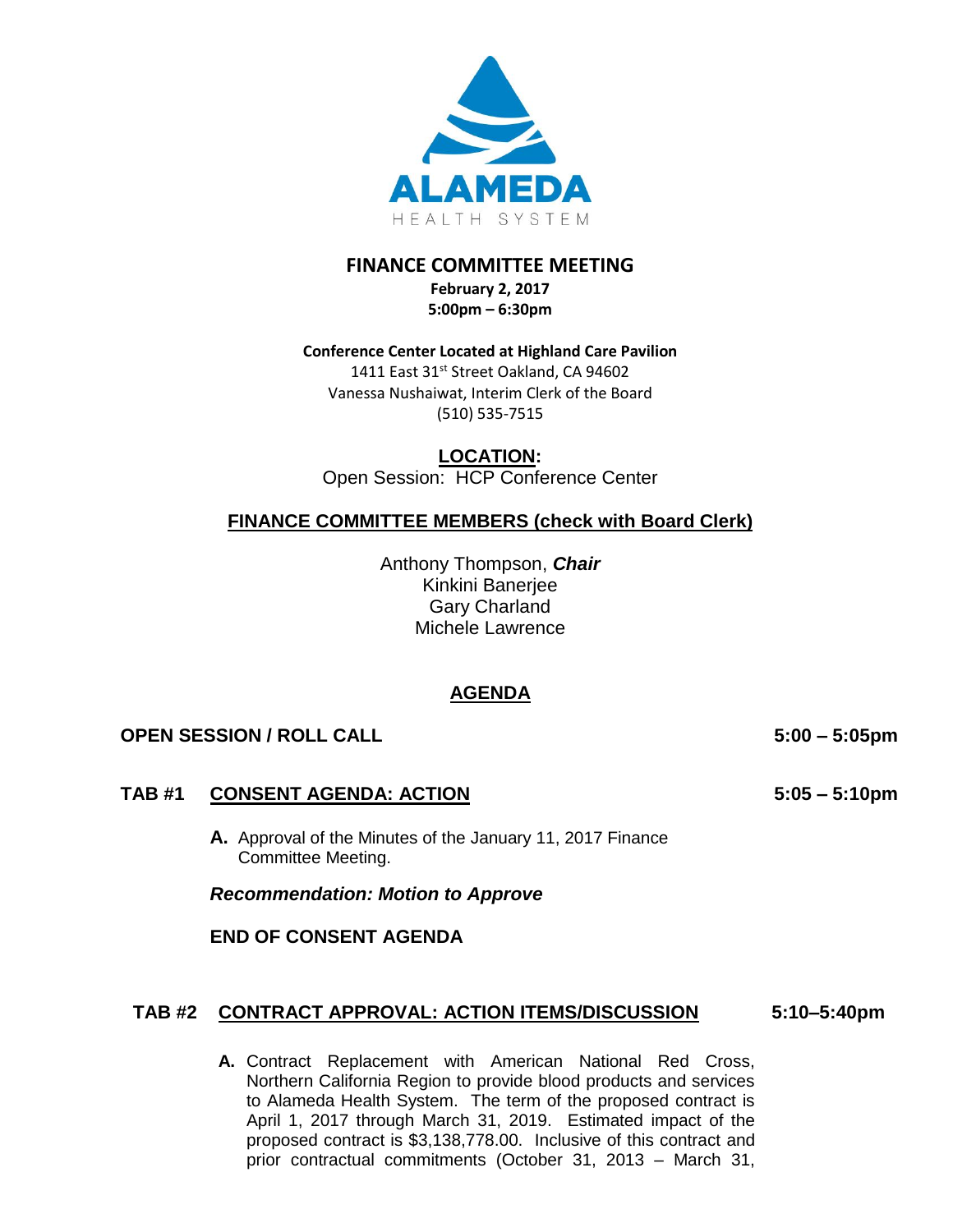2019) the overall obligation to this vendor is estimated at \$15,792,494.00. *David Cox, Chief Financial Officer* 

- **B.** First Amendment to the Statement of Work 1 ("SOW 1") with Jtec, HCM, Inc. to provide construction project management to complete the seismic upgrades and kitchen relocation at Alameda Hospital. The term of the proposed amendment is July 1, 2016 through June 30, 2020. Estimated impact of the proposed amendment is \$620,000.00. Inclusive of this amendment and prior contractual commitments (January 1, 2008 – June 30, 2020) the overall obligation to this vendor is estimated at \$6,665,931.96. *David Cox, Chief Financial Officer Delvecchio Finley, Chief Executive Officer*
- **C.** Statement of Work 2 ("SOW 2") with Jtec HCM, Inc to provide construction project management for the telemetry upgrade at Alameda Hospital. The term of the proposed SOW 2 is March 1, 2017 through June 30, 2017. Estimated impact of the proposed SOW 2 is \$15,000.00. Inclusive of this statement of work and prior contractual commitments (January 1, 2008 – June 30, 2020) the overall obligation to this vendor is estimated at \$6,680,931.96. *David Cox, Chief Financial Officer Delvecchio Finley, Chief Executive Officer*
- **D.** Statement of Work 3 ("SOW 3") with Jtec HCM, Inc to provide construction project management support for miscellaneous projects at AHS facilities. The term of the proposed SOW 3 is March 1, 2017 through June 30, 2017. Estimated impact of the the proposed SOW 3 is \$88,000.00. Inclusive of this statement of work and prior contractual commitments (January 1, 2008 – June 30, 2020) the overall obligation to this vendor is estimated at \$6,768,931.96.

*David Cox, Chief Financial Officer Delvecchio Finley, Chief Executive Officer*

**E.** Statement of Work 4 ("SOW 4") with Jtec HCM, Inc to provide construction project management support for the pharmacy upgrade at Highland Hospital. The term of the proposed SOW 4 is March 1, 2017 through June 30, 2017. Estimated impact of the proposed SOW 4 is \$29,000.00. Inclusive of this statement of work and prior contractual commitments (January 1, 2008 – June 30, 2020) the overall obligation to this vendor is estimated at \$6,797,931.96.

*David Cox, Chief Financial Officer Delvecchio Finley, Chief Executive Officer*

**F.** Statement of Work 1 ("SOW 1") with Freed Associates to provide consulting and management support to the ongoing revenue cycle improvement efforts for the facility patient access department. The term of the proposed SOW 1 is March 1, 2017 through March 31, 2017. Estimated impact of the proposed SOW 1 is \$45,000.00.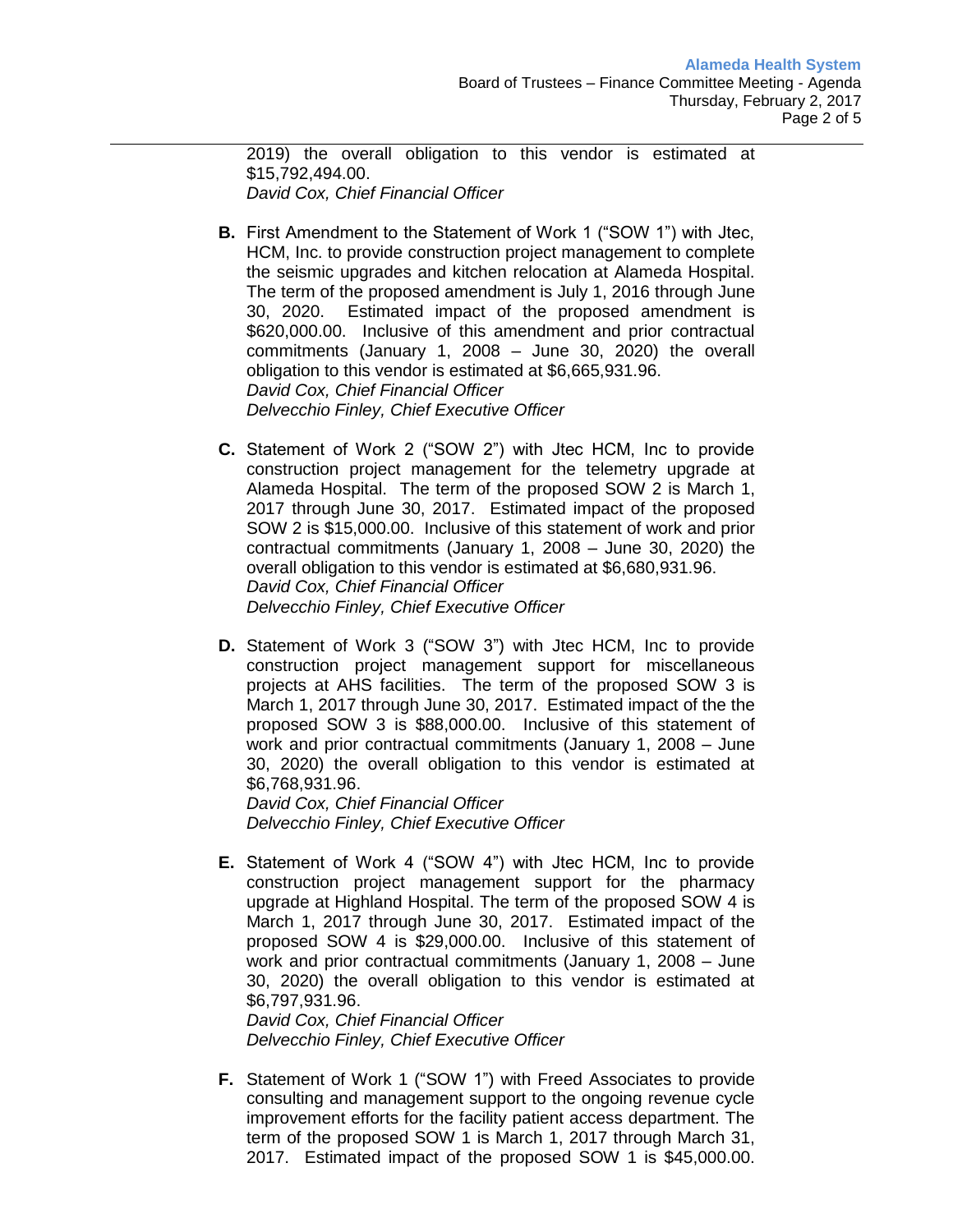Inclusive of this statement of work and prior contractual commitments (August 18, 2014 – March 31, 2017) the overall obligation to this vendor is estimated at \$5,717,033.01 *David Cox, Chief Financial Officer Delvecchio Finley, Chief Executive Officer*

- **G.** Statement of Work 2 ("SOW 2") is for Freed Associates to continue to provide an Interim Director of Patient Financial Services. The term of the proposed SOW 2 is March 1, 2017 through June 30, 2017. Estimated impact of the proposed SOW 2 is \$214,285.71. Inclusive of this statement of work and prior contractual commitments the overall obligation (August 18, 2014 – June 30, 2017) to this vendor is estimated at \$6,017,033.01 *David Cox, Chief Financial Officer Delvecchio Finley, Chief Executive Officer*
- **H.** Statement of Work 3 ("SOW 3") with Freed Associates is to provide consulting and management support to AHS' Revenue Integrity department. The term of the proposed SOW 3 is March 1, 2017 through April 28, 2017. Estimated impact of the proposed SOW 3 is \$240,000.00. Inclusive of this statement of work and prior contractual commitments the overall obligation (August 18, 2014 – June 30, 2017) to this vendor is estimated at \$6,737,033.01 *David Cox, Chief Financial Officer Delvecchio Finley, Chief Executive Officer*
- **I.** Statement of Work 4 ("SOW 4") with Freed Associates is to provide consulting services for the implementation of the Care Management Redesign, and support and planning for Encounter Billing Error Worklist ("EBEW") improvements. The term of the proposed SOW 4 is March 1, 2017 through March 31, 2017. Estimated impact of the proposed SOW 4 is \$50,000.00. Inclusive of this statement of work and prior contractual commitments the overall obligation (August 18, 2014 – June 30, 2017) to this vendor is estimated at \$6,897,033.01 *David Cox, Chief Financial Officer Delvecchio Finley, Chief Executive Officer*
- **J.** Purchase and Rental Support Agreements with CareFusion, Solutions, LLC. to provide monthly support services for AHS owned (\$2,052.00) and rental (\$25,118.00) pharmacy Pyxis equipment for Highland Hospital. The term of the proposed agreements is February 1, 2017 through October 31, 2018. Combined estimated impact of these two proposed agreements is \$27,170. Inclusive of this contract and prior contractual commitments, the overall obligation (September 15, 2007 - March 30, 2021) to this vendor is estimated at \$16,664,432.00. *David Cox, Chief Financial Officer*

*Delvecchio Finley, Chief Executive Officer*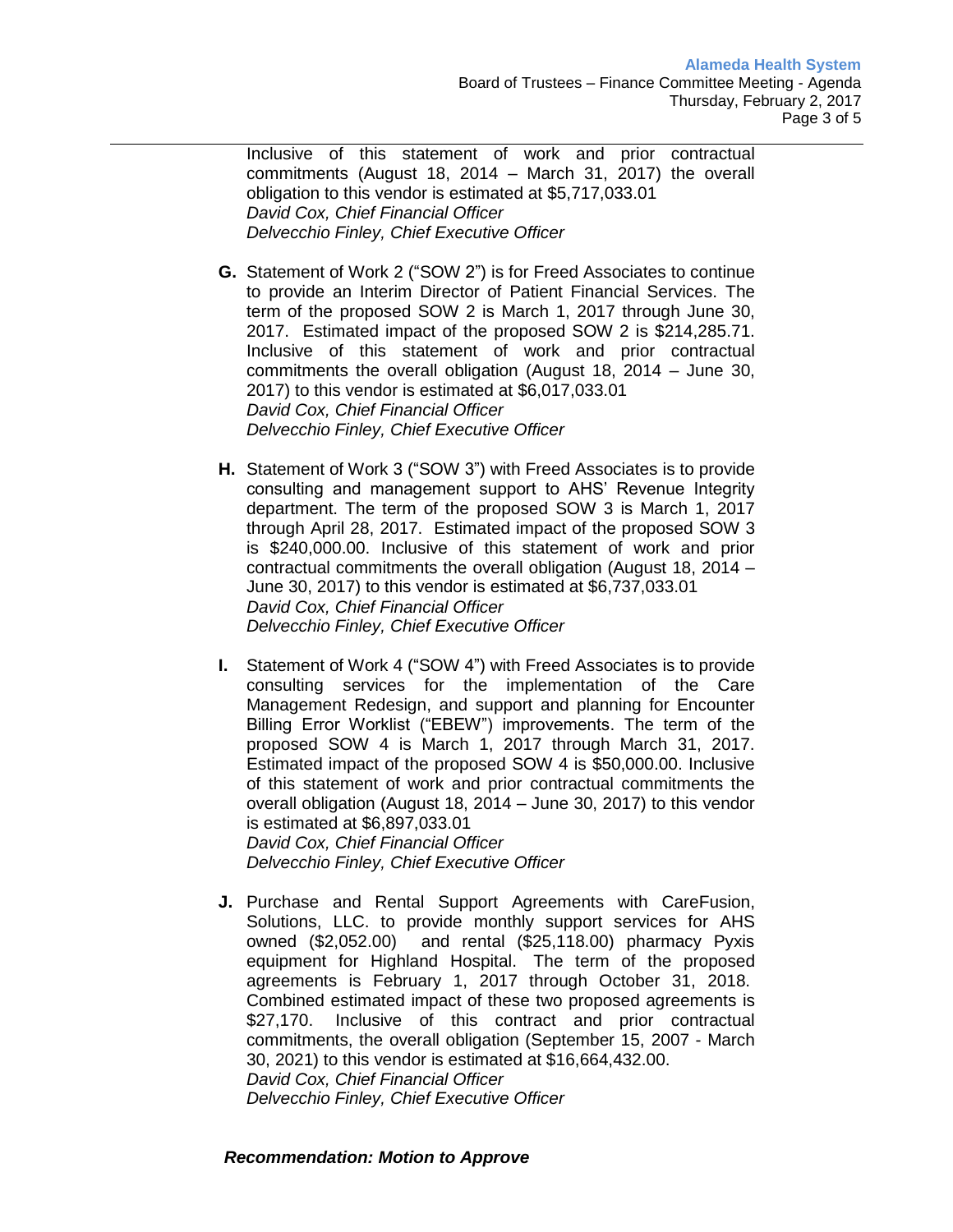**Alameda Health System**

**5:50 – 6:15pm** 

N/A

**6:25 – 6:30pm** 

Board of Trustees – Finance Committee Meeting - Agenda Thursday, February 2, 2017 Page 4 of 5

#### **TAB #3 RETROSPECTIVE REVIEW OF PRIOR CONTRACT APPROVALS 5:40 – 5:50pm**

**A.** Agreement with East Bay Foundation, Contract to provide Surgical Residents, approved May, 2015. *Satira Dalton Giovannetti, Director, Medical Staff Services & Graduate Medical Education Ishwari Venkataraman, Vice President, Strategy and Planning*

#### **TAB #4 OPERATING REPORTS**

- A. Chief Information Officer Report (10 Minutes)  *Dave Gravender, Chief Information Officer*
	- *Request for Proposal (RFP) for Electronic Health Record (EHR)*
- **B.** Chief Financial Officer Report:  *David Cox, Chief Financial Officer* (35 Minutes)
	- December 2017 Financial Report
	- Financial Plan and FY2018 Budget Targets

#### **TAB #5 BUSINESS PLANNING**

**A.** Report on Activities (No report this month) *Ishwari Venkataraman, Vice President, Strategic Planning & Business Development*

#### **TAB #6 ACTION ITEM/FINANCE COMMITTEE EDUCATION 6:15 – 6:25pm**

**A.** Approval of revised Signatory Authority Policy *M.D. Moye, General Counsel*

# **TAB #7 COMMITTEE PLANNING**

*Anthony Thompson, Finance Committee Chair*

- **A.** Finance Committee Planning Calendar
- **B.** Alameda County Health Committee Calendar

**Public Comment**

#### **Trustee Comments**

#### **ADJOURNMENT**